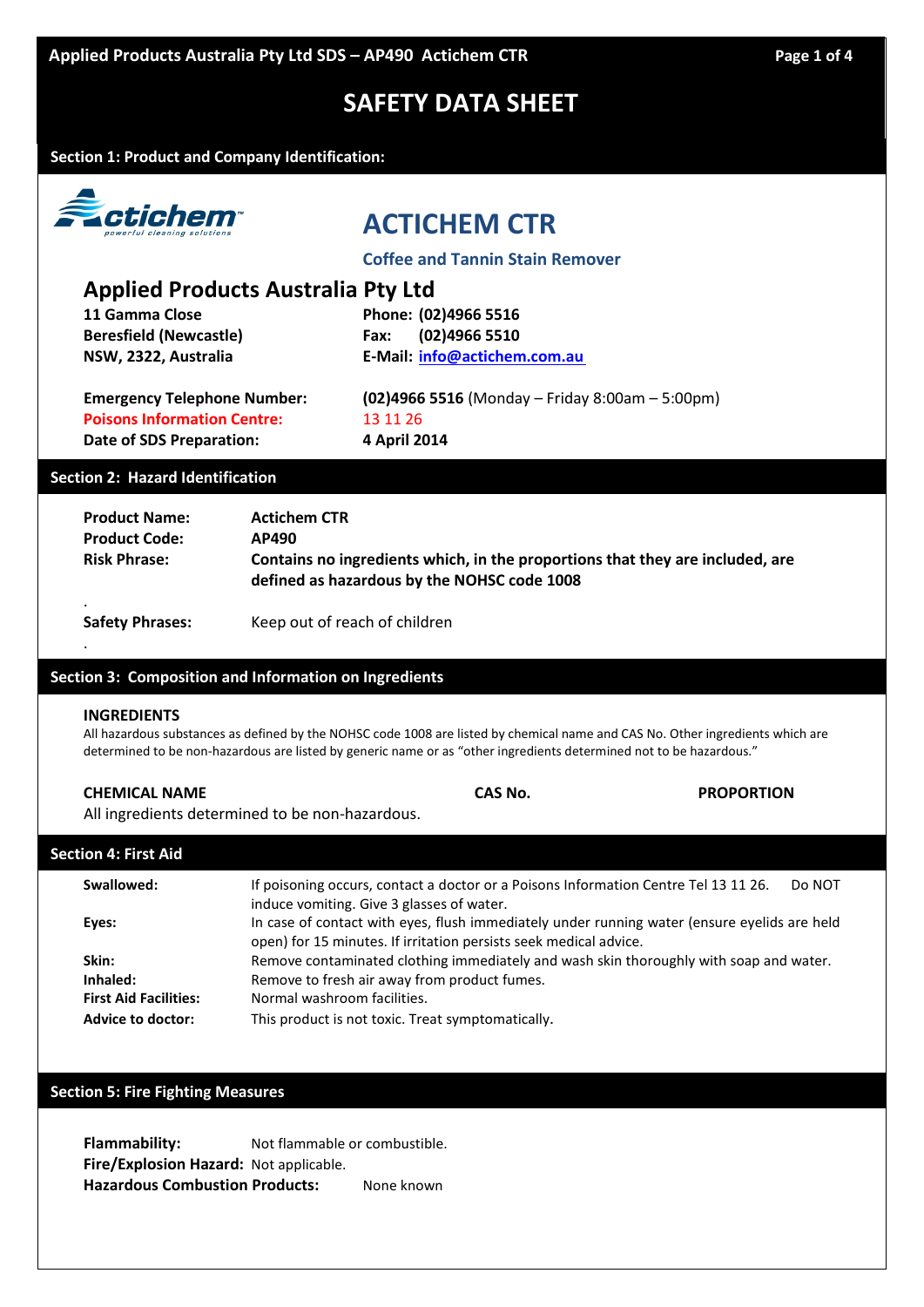## **Section 6: Accidental Release Measures**

**Spills and Disposals: Large Spills** - Absorb on sand, dirt, vermiculite or similar absorbent material. Place into labelled drums and dispose of according to local government regulations. Immediately notify emergency services (Police or Fire Brigade) if the spill is too large for you to safely and effectively handle. Prevent by any means available any spillage entering a watercourse. **Small Spills** – Flush away with copious amounts of water. **Personal Protective Equipment:** Refer to Section 8 of this SDS for PPE required.

### **Section 7: Safe Handling Information**

## **Storage & Transport:** Store in a cool place and out of direct sunlight. Store away from strong alkalis. Keep container sealed when not in use. Store locked up and out of reach of children. Only store in the original container as supplied by the manufacturer. **Handling:** Always use recommended Personal Protective Equipment (see section 8 of this SDS). Do not

# mix with any other chemical unless expressly recommended by the manufacturer.

## **Section 8: Exposure Controls and Personal Protection**

| <b>Exposure Standards:</b> | No exposure standards have been assigned to this product. |  |
|----------------------------|-----------------------------------------------------------|--|
|----------------------------|-----------------------------------------------------------|--|

**Engineering Controls:** Maintain adequate ventilation at all times. In most circumstances natural ventilation systems are adequate unless the material is heated, reacted or otherwise changed in some type of chemical reaction, then the use of a local exhaust ventilation system is recommended. Do not aerosolize.

#### **Personal Protection Equipment:**

Gloves and apron – Not normally required. If extended contact likely then use NBR or vinyl gloves

Goggles –Not normally required. If eye contact likely then use chemical goggles. Respiratory Protection – Not normally required when used as directed. If used in confined spaces, select and use respirators in accordance with AS/NZS 1715/1716.

## **Section 9: Physical and Chemical Properties**

| Appearance:                 | Clear colourless liquid with pungent odour |
|-----------------------------|--------------------------------------------|
| <b>Boiling Point:</b>       | Not available                              |
| <b>Vapour Pressure:</b>     | Not available                              |
| <b>Specific Gravity:</b>    | 1.0                                        |
| <b>Flashpoint:</b>          | Not flammable                              |
| <b>Flammability Limits:</b> | Not flammable                              |
| <b>Solubility in Water:</b> | Soluble                                    |
| <b>OTHER PROPERTIES</b>     |                                            |
| <b>Corrosiveness:</b>       | Not corrosive.                             |
| pH:                         | 2.7                                        |
|                             |                                            |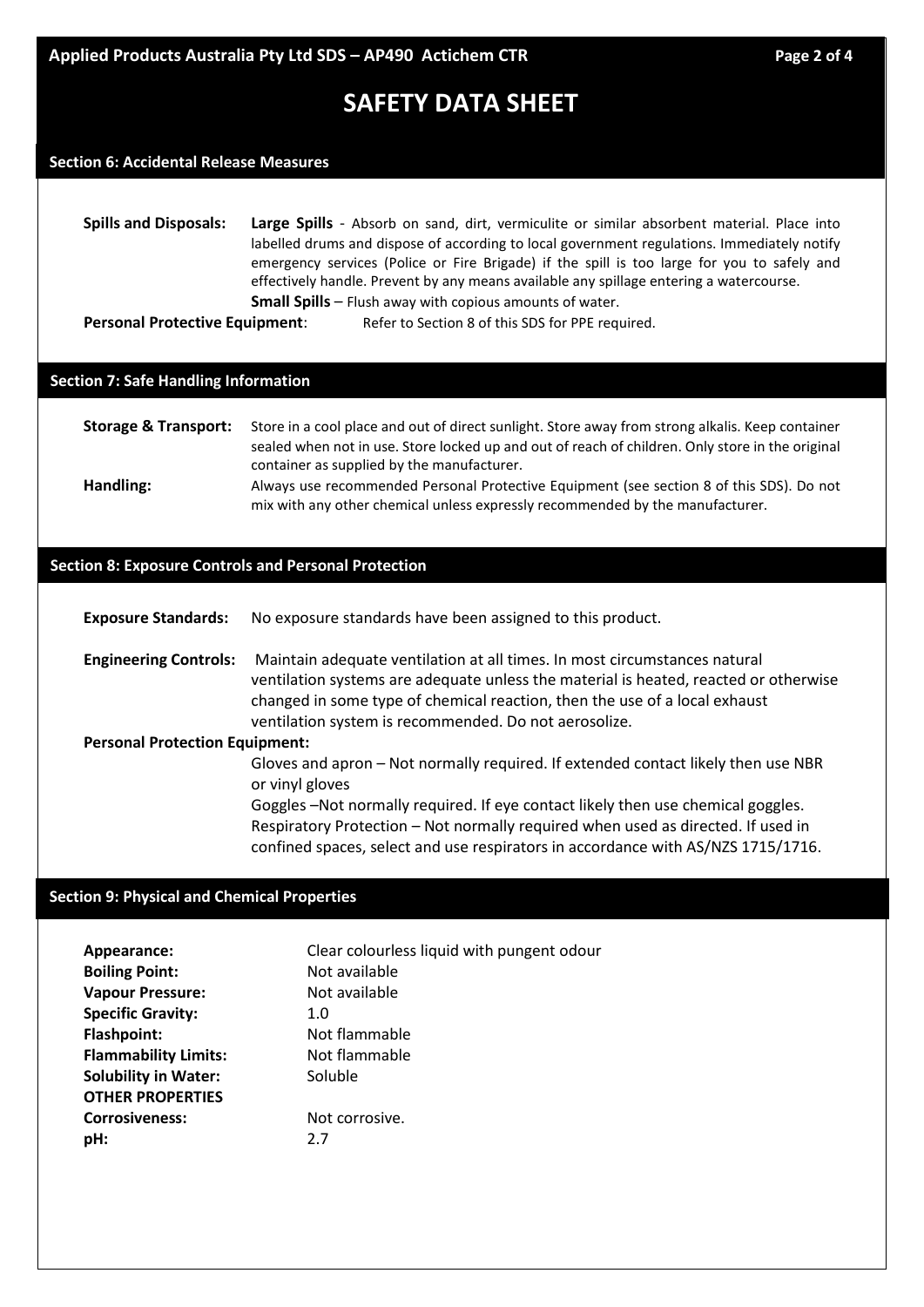## **Section 10: Stability and Reactivity**

| <b>Stability:</b> |  |
|-------------------|--|
|-------------------|--|

Stable under normal conditions of use.

**Hazardous Decomposition Products:** Non known. Hazardous Polymerization: Will not occur. **Incompatibilities:** Strong alkalis **Conditions to avoid:** Incompatibilities.

## **Section 11: Toxicological Information**

#### **HEALTH EFFECTS**

#### **ACUTE**

**Swallowed:** May cause irritation to the mouth, throat and stomach with effects including mucous buildup, irritation to the tongue and lips and pains in the stomach, which may lead to nausea, vomiting and diarrhea. **Eye:** May cause irritation and possible tearing, pain and blurred vision**. Skin:** May cause irritation to the skin, with effects including; redness, itching and drying/defatting**. Inhaled:** Remove to fresh air away from product fumes. **CHRONIC** Prolonged or repeated skin contact may lead to dermatitis.

**Toxicological Information:** There is no toxicological information for the product.

**Section 12: Ecological Information**

**Ecological Information:** There is no ecological information for the product **AP490 Actichem CTR**

## **Section 13: Disposal Considerations**

**Disposal Methods:** Recycle all plastic containers using suitable local council recycling facilities. Rinse out the container with clear water. Avoid tipping product directly into the sewer system.

## **Section 14: Transport Information**

**AP490 Actichem CTR** is not classified as a Dangerous Good for transport or storage.

| <b>UN Number:</b>            | None |
|------------------------------|------|
| <b>Dangerous Goods Class</b> |      |
| and Subsidiary Risk:         | None |
| <b>Proper Shipping Name:</b> | None |
| <b>Hazchem Code:</b>         | None |
| <b>Poisons Schedule No:</b>  | None |